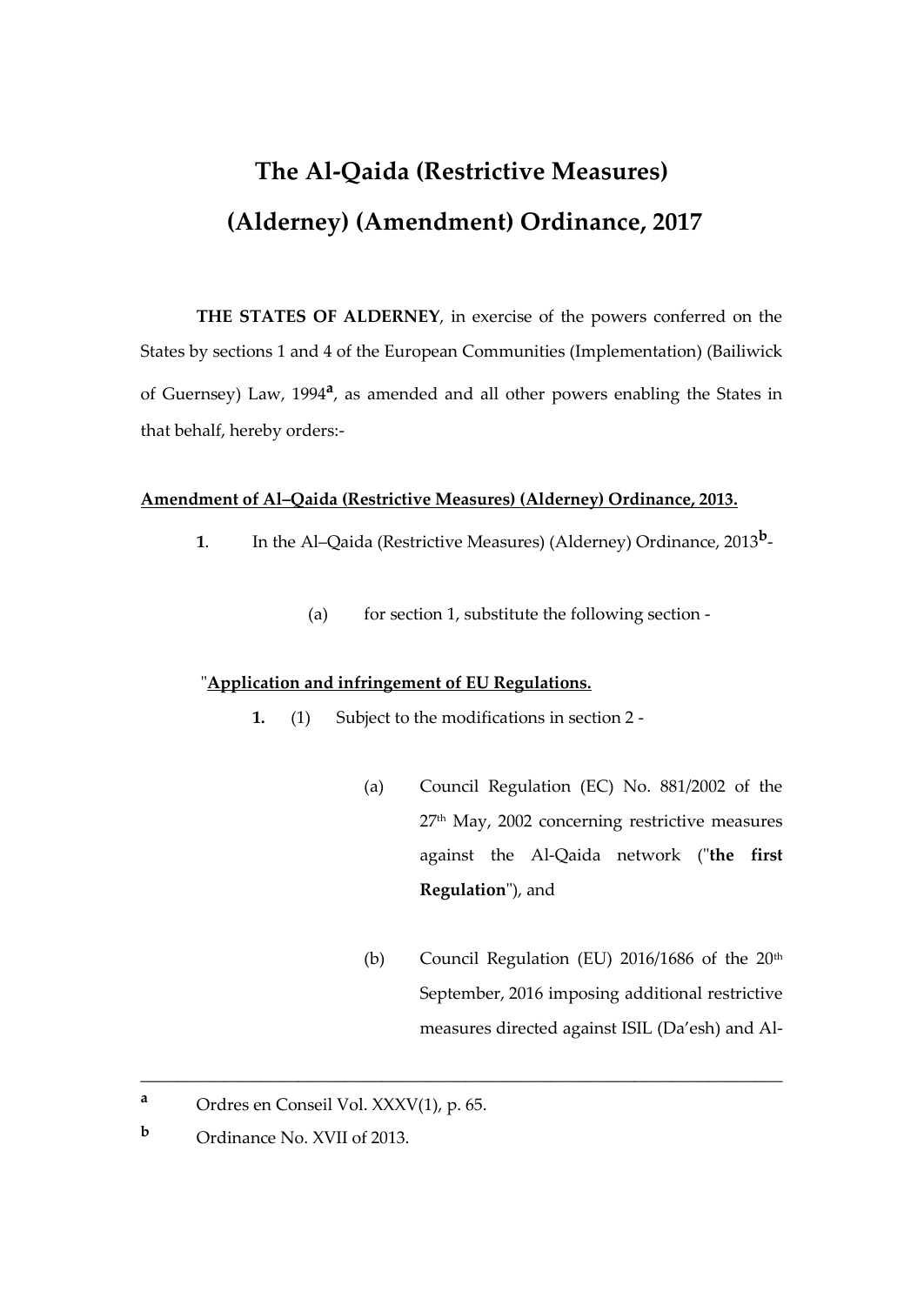Qaeda and natural and legal persons, entities or bodies associated with them ("**the second Regulation**"), have full force and effect in Alderney.

(2) A person who contravenes, or causes or permits any contravention of, any of the prohibitions in or requirements of the EU Regulations is guilty of an offence.",

- (b) in section 2
	- (i) in the heading, for "Modification of Regulation" substitute "Modification of EU Regulations",
	- (ii) for "the EC Regulation in its application to Alderney is modified", substitute "the modifications referred to in section 1 are",
	- (iii) in paragraph (a), for "Article 10" substitute "Article 10 of the first Regulation and Articles 15 and 16 of the second Regulation", and
	- (iv) in paragraph (m), for "the lists provided for by Article 2 of the EC Regulation shall be subject to any annulment of the EC Regulation" substitute "any of the lists provided for by the first Regulation or the second Regulation shall be subject to any annulment of the first Regulation or the second Regulation as the case may be",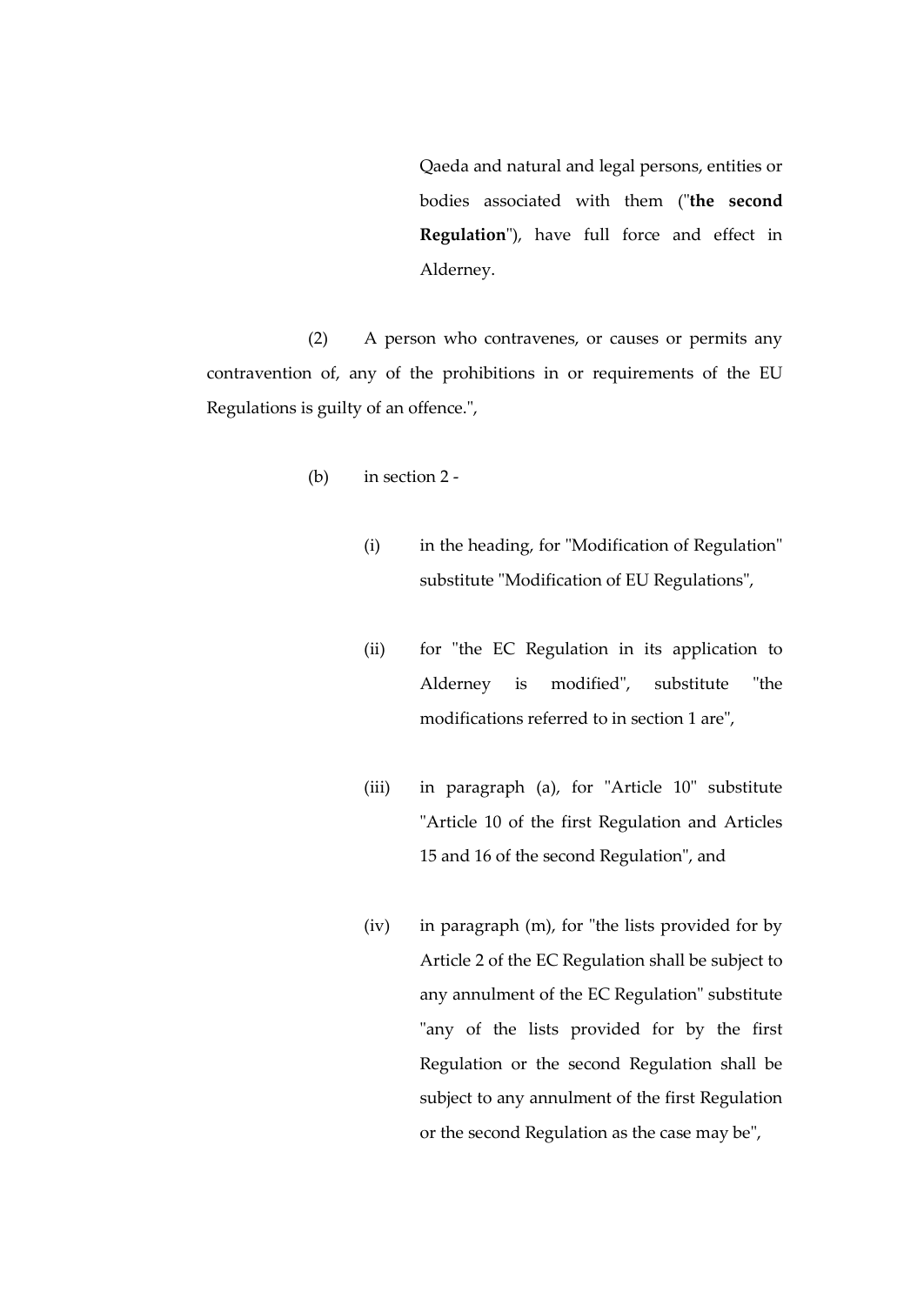- (c) in section 3
	- (i) for "the EC Regulation in its application", substitute "the EU Regulations in their application", and
	- (ii) for "under the EC Regulation", substitute "under the EU Regulations",
- (d) in sections 5, 6 and 7, for "the EC Regulation", wherever appearing, substitute "the EU Regulations",
- (e) in section 10,
	- (i) for ""**EC Regulation**" has the meaning given by section 1", substitute ""**EU Regulations**" means the first Regulation and the second Regulation", and
	- (ii) for "the EC Regulation" wherever else it appears, substitute " the EU Regulations", and
- (f) in the Schedule, for "the EU Regulation" wherever appearing, substitute "the EU Regulations".

### **Citation.**

**2.** This Ordinance may be cited as the Al–Qaida (Restrictive Measures)